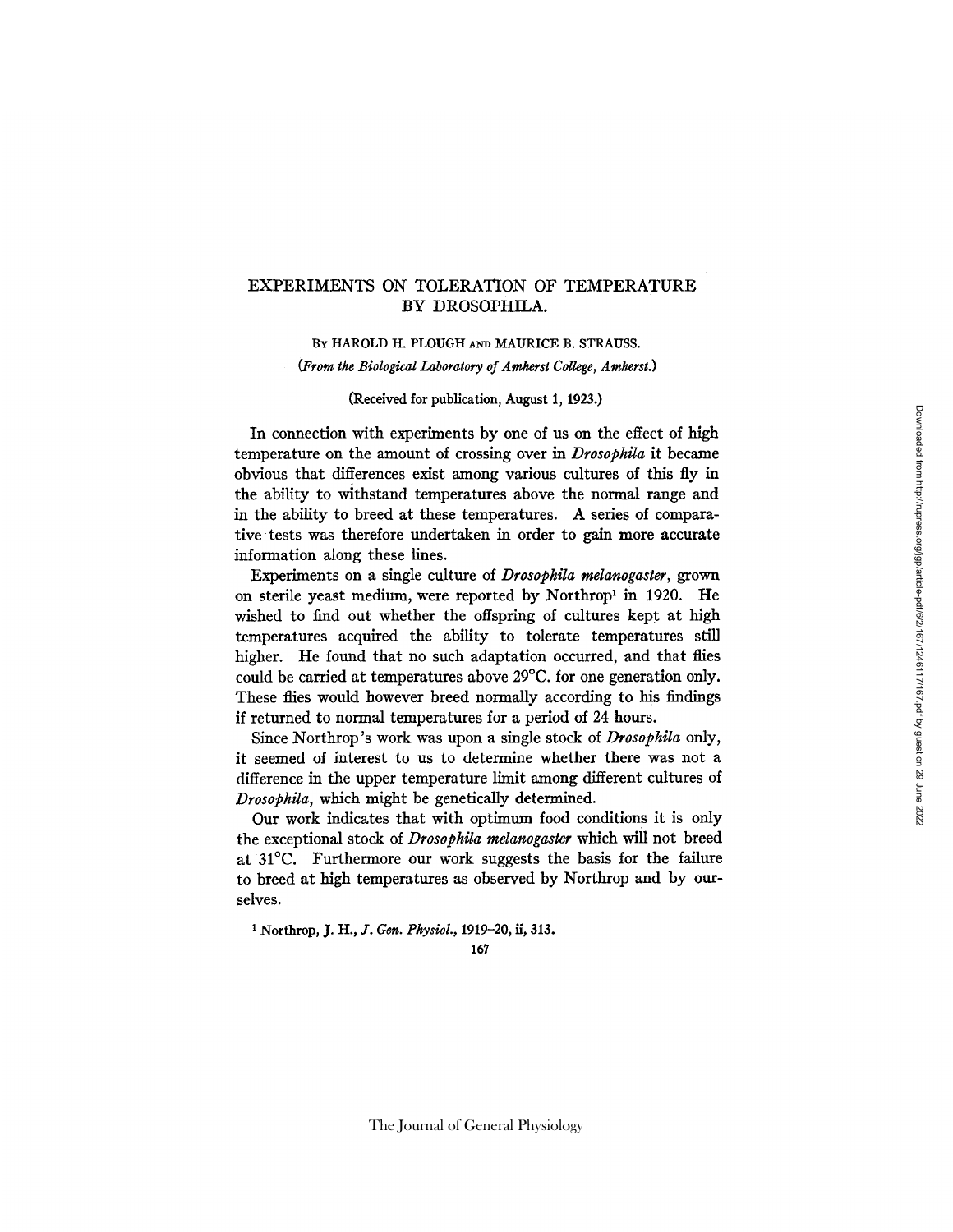## 168 TOLERATION OF TEMPERATURE BY DROSOPHILA

Our tests were carried on in electrically controlled bacteriological incubators. While by no means as constant as the apparatus used by Northrop, these were sufficiently so for all practical purposes. Checks were run on certain of the experiments in a water bath used in the Department of Chemistry which varied less than 0.1°C., with identical results in each case. The control incubator was carried at approximately 24°C. Most of the high temperature tests were made at 31°C. Approximate records of the limits of variation of these incubators were kept with Taylor maximum and minimum thermometers, and these showed variations of less than l°on either side. In the case of the high temperature tests, Northrop and Plough<sup>2</sup> have indicated that  $29^{\circ}$ C. was the critical temperature, which our experiment confirms, and our present material was constantly above this point in the high temperature work.

The medium used for the cultures was the usual banana agar, made up in fairly large quantifies, placed in bottles, and kept in a refrigerator until used. A pinch of powdered magic yeast was dropped in each bottle before the paper and the flies were introduced. This medium, if carefully made and used within 2 or 3 days, gives far larger numbers of flies than the sterile solution of Northrop. The cultures are practically uniform and the conditions closer to those in the wild state.

#### EXPERIMENTAL.

Our first tests were made with a number of different cultures of *Drosophila rnelanogaster* collected from various widely separated regions. Following this series we tested a number of mutant stocks and wild stocks of several other species of *Drosophila.* Table I gives the results of these tests and also the source of the stocks tested. In general these tests were made with two bottles of each stock containing about three pairs of flies apiece. Whenever a test culture failed to develop, however, it was repeated at least once, so that each negative result represents at least four bottles tried.

*Geographically Different Races of Drosophila melanogaster.* The data given in the table show in general that wild stocks of *Drosophila* 

<sup>2</sup> Plough, *H. H., J. Exp. Zool.,* 1917-18, xxiv, 147.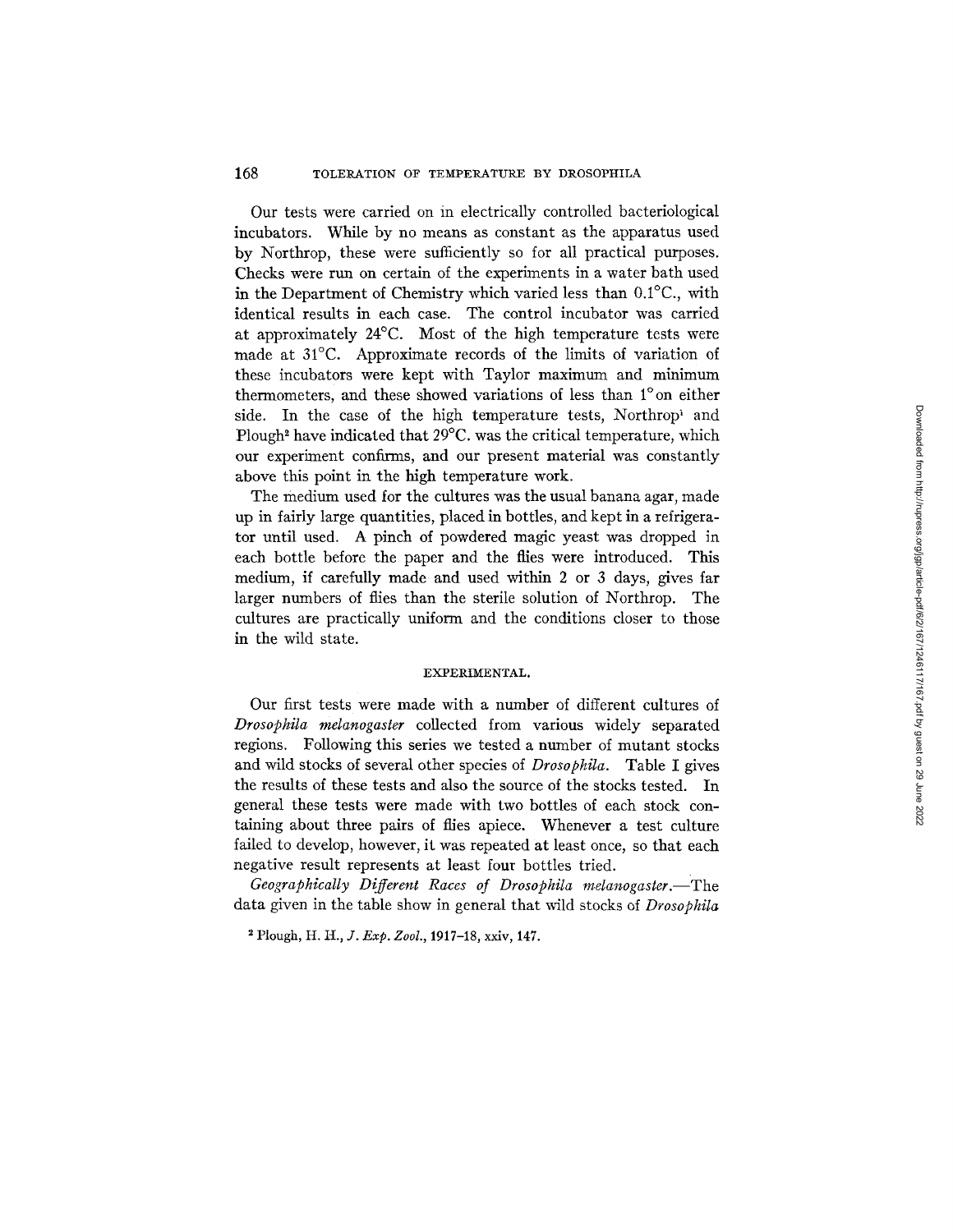*melanogaster* can be bred for indefinite periods at a temperature of 31°C. on banana agar. The stocks from Amherst, Georgia, and Sweden were carried for eight, ten, and eleven generations before they were lost and it is very probable that more careful methods, with a larger number of separate cultures would make it possible to carry them indefinitely. At 31°C. the flies begin to hatch within 8 days. They are smaller than under optimum conditions and somewhat less viable. All of these conditions appear to be due to the hastening of development with the result that the larvae take in less food. Up to 31°C. there is no evidence that the stocks cited show any effects which make breeding beyond the second generation impossible as Northrop states. In the case of the Devil's Lake stock no difficulty was experienced in carrying the flies for fourteen generations and the stock was only discontinued at that point because we moved to Woods Hole where incubators were not available.

An interesting point in connection with these stocks has to do with the geographical origins. It was thought possible that stocks from southern or tropical climates might show greater resistance to heat than those from farther north. That this idea has no basis in fact is obvious. Stocks from Sweden and North Dakota go as well at 31°C. as those from Georgia and Florida.

In the case of the stock collected at Attleboro, the results follow those found by Northrop with his stock. Three distinct trials failed to give any offspring beyond the first generation. In addition the stock has been tested at least as many times more in another series of tests with identical results. This stock is as viable as any of the others at normal temperatures. It differs only in that it has been kept in culture since the summer of 1919 and has therefore been subjected to a considerably higher degree of inbreeding. This has apparently resulted in the isolation of a type genetically different from the wild stocks commonly collected.

*Mutant Stocks.--With* respect to the various mutant stocks the tests show a uniform failure to tolerate a temperature of 31°C. for more than one generation. This is more or less expected in view of the fact that most of the *Drosophila* mutants appear to be less viable than the wild stocks. This is very striking in the case of the so called II-III stock (a combination of three second chromosome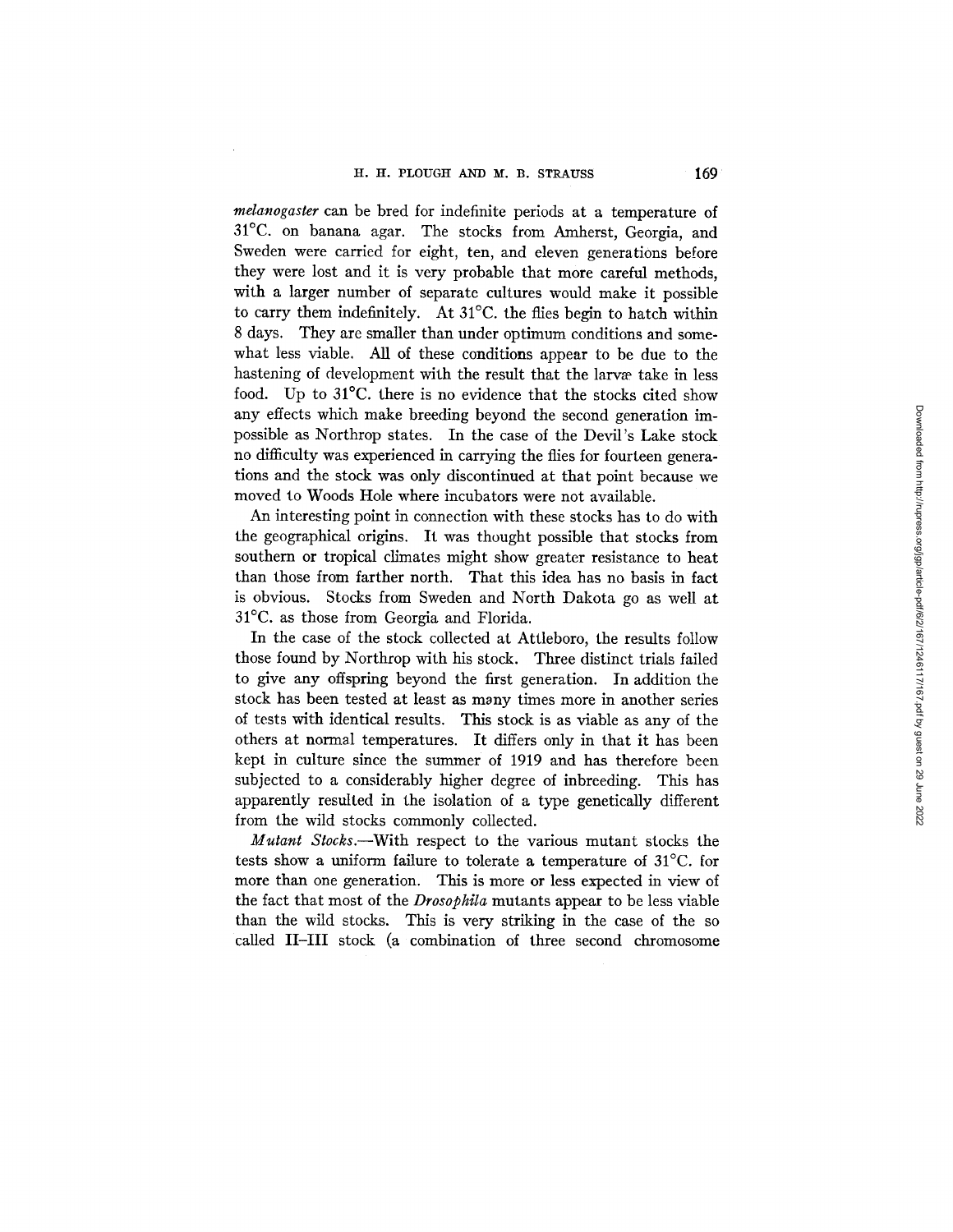|                                                                 |                         | TABLE I.                                        |                                                           |                                                                                                        |
|-----------------------------------------------------------------|-------------------------|-------------------------------------------------|-----------------------------------------------------------|--------------------------------------------------------------------------------------------------------|
|                                                                 |                         | Summary of Tests of Drosophila Stocks at 31° C. |                                                           |                                                                                                        |
| Stock, source, and year collected.                              | No. of<br>tests.        | Result in F <sub>1</sub> .                      | Result in F <sub>2</sub>                                  | No. of generations carried<br>at 31°C.                                                                 |
| Normal wild stocks from:<br>D. melanogaster                     |                         |                                                 |                                                           |                                                                                                        |
| Amherst, Mass. (H. H. Plough, 1922).                            |                         | Normal.<br>ž                                    | Same.<br>4                                                | 8 (died).                                                                                              |
| Sweden (A.H. Sturtevant, 1922).<br>Georgia (J. Krafka, 1922).   | ∾                       | ă                                               | ă                                                         | $\begin{pmatrix} 3 \\ 1 \end{pmatrix}$<br>$\begin{matrix} 3 \\ 4 \end{matrix}$<br>(a) 11 $($<br>$\leq$ |
| Florida (M. Grossman, 1922).                                    |                         | ₹                                               | A,                                                        | 4 (discontinued).<br>ê                                                                                 |
| Devil's Lake, N. D. (C. Thompson, 1920).                        | 8                       | 2                                               | ی و                                                       | $3$ (died).<br>$7$ ( $\lq$ ).<br>ES                                                                    |
| Attleboro, Mass. (H. H. Plough, 1919).                          | S                       | 4                                               | (a) No offspring.<br>₹<br>(b) $\pm 75$<br>$( c ) \pm 100$ | $(c)$ 14 (discontinued).<br>1 (died)<br>$\ddot{\cdot}$<br>y<br>.<br>$\frac{8}{9}$                      |
| eosin-miniature.<br>Mutant Stocks:                              | $\mathbf{\hat{z}}$      | Normal.                                         | (b) No offspring.<br>$(a) 10-15$ flies.                   | $2$ (died).<br>$1$ ( " ).                                                                              |
| black-purple-curved.                                            | $\mathbf{\hat{c}}$      | (a) $\pm 20$ flies.<br>(b) Normal.              | ă<br>٣<br>¥<br>ă                                          | $\begin{array}{c} 1\left( \begin{array}{c} u \\ u \end{array} \right) \end{array}$                     |
| II-III stock (black-purple-curved-hairy-<br>scarlet-spineless). | $\mathbf{\hat{z}}$      | (a) No offspring.<br>(b) $\pm 50$ flies.        | z<br>š                                                    | 1 (died).<br>Died F <sub>1</sub> .                                                                     |
| xple stock (scute-echinus-cut-vermilion-<br>garnet-forked)      | $\overline{\mathbf{c}}$ | (a) $\pm 50$ files.<br>$±20$ "<br>$\widehat{e}$ | ă<br>$\ddot{ }$<br>ئ<br>ะ                                 | $\begin{pmatrix} 4 & 0 \\ 0 & 1 \\ 1 & 0 \end{pmatrix}$                                                |

# **170 TOLERATION OF TE~fPERATURE BY DROSOPHILA**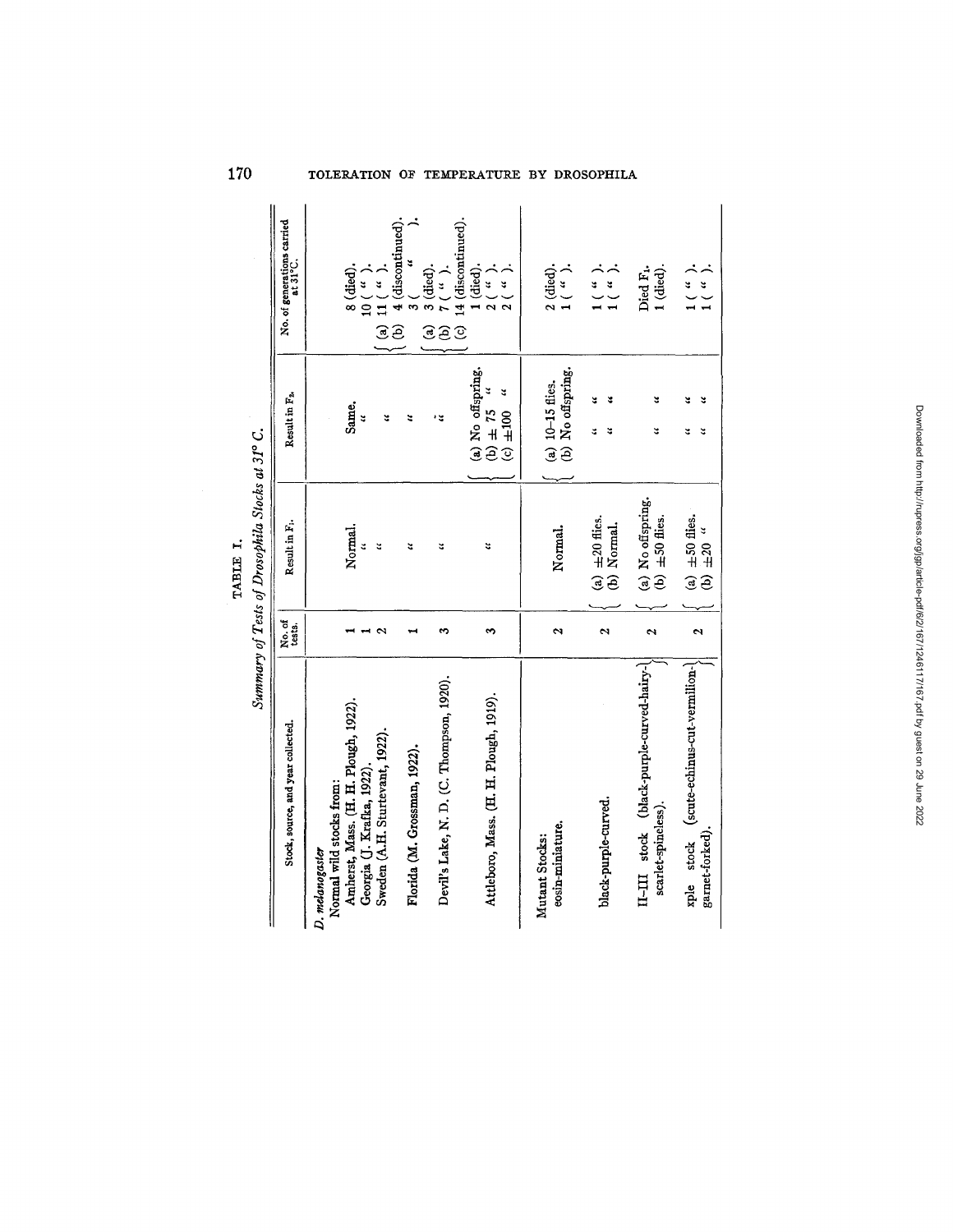| $1$ ( " ).<br>died).<br>$2$ ( " ).<br>$\left($ , $\right)$                                                                                                                                                            | 3 (discontinued).<br>$1$ ( " ).<br>2 (died).<br>$i$ ( " ).<br>tied).<br>Died F <sub>1</sub> .                                                                                                                                  | 2 (discontinued).<br>Died F1.<br>$\frac{u}{u}$                                                                              |
|-----------------------------------------------------------------------------------------------------------------------------------------------------------------------------------------------------------------------|--------------------------------------------------------------------------------------------------------------------------------------------------------------------------------------------------------------------------------|-----------------------------------------------------------------------------------------------------------------------------|
| No offspring<br>(b) $\pm 10$ "<br>$(a)$ "<br>ż                                                                                                                                                                        | $\pm 10$ offspring.<br>No offspring.<br>(b) $\pm 15$ flies.<br>(a) Normal.<br>k<br>No                                                                                                                                          | (a) $\pm 25$ flies.<br>(b) $\pm 50$ "                                                                                       |
| $\pm 30$ flies.<br>Normal.                                                                                                                                                                                            | (b) No offspring.<br>No offspring.<br>(a) $\pm 10$ flies.<br>Normal.<br>Normal.<br>$\pm 40$ flies.                                                                                                                             | Normal.                                                                                                                     |
|                                                                                                                                                                                                                       |                                                                                                                                                                                                                                |                                                                                                                             |
| alternated III $\left(\frac{\text{ru D} \text{ pe } \text{ e}^{\text{e}}}{\text{h} \text{ st} \text{ ss}} \times \text{h} \text{ st} \text{ ss}\right)$ .<br>III-ple (ruh D st pe ss e").<br>vermilion-garnet-forked. | Woods Hole, Mass. (A. H. Sturtevant, 1922).<br>Amherst, Mass. (H. H. Plough, 1921).<br>Alabama (A. H. Sturtevant, 1922).<br>Scarlet eye (C. W. Metz, 1921).<br>(C. W. Metz, 1921).<br>D. funebris<br>D. simulans<br>D. virilis | Norway (A. H. Sturtevant, 1919).<br>(A. H. Sturtevant, 1921).<br>(C. W. Metz, 1921).<br>Chymomyza procnemis<br>D. immigrans |

 $\ddot{\phantom{a}}$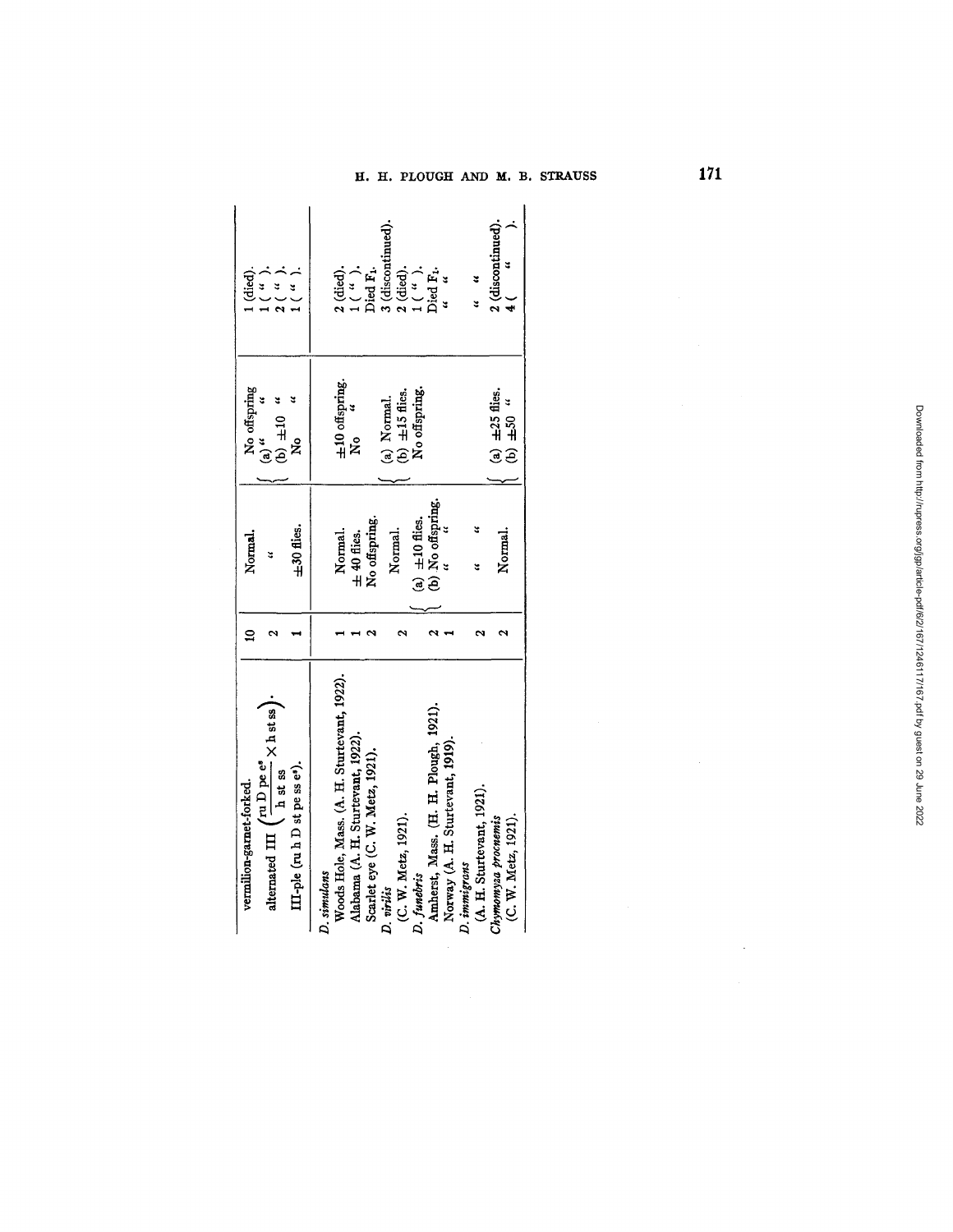mutant genes with three in the third). This stock is very weak and rather difficult to keep going at normal temperatures. It is the only mutant stock from which an  $F_2$  generation could not be secured at  $31^{\circ}$ C. Two of the stocks gave a few offspring in the  $F_2$ generation but these flies would not breed. In the case of the mutant types the failure to breed seems to be simply a result of the weakened condition. The physiological difference is not specific but it is nevertheless genetic in the sense that it is one of the effects of most of the mutant genes. This point is emphasized further by the results of crossing these stocks as described below.

*Different Species.--The* tests of wild stocks of certain other species indicate that some are able to breed continuously at 31°C., while some, like the *D. melanogaster* mutants, will not tolerate this temperature. It is interesting to compare the geographical range of these species with the results of these tests. *D. funebris* and D. *immigrans, according to Sturtevant,<sup>3</sup> are northern forms and not* commonly found in tropical climates. These species show the most marked inability to breed at 31°C., usually giving no offspring even in the F1 generation. On the other hand, *D. virilis* and *Chymomyza procnemis,* which are found in the tropics, can apparently be bred at 31°C. as well as the stocks of *D. mdanogaster.* It is curious that *D. simulans,* which Sturtevant has shown to be so similar to *melanogaster,* and to parallel its range, cannot be bred at 31°C., at least as far as the available stocks are concerned. These data indicate that species differ genetically in their ability to tolerate high temperature, and that this is of some importance in determining the normal range of the species.

Experiments at Higher and Lower Temperatures, Indefinitely and for *Short Periods.*—A number of tests indicate that 31<sup>o</sup>C. is the highest temperature at which any of the *Drosophila* cultures can be bred. Most of the stocks which will go at 31°C. were tried at 32 and *33°C.,*  and while a few gave offspring for one generation, these could never be carried further. At these temperatures the bacterial growth in the food is very active, the agar usually becomes partly liquified, and the bottle goes bad. However, the fact that flies do, now and then,

<sup>3</sup> Sturtevant, A. H., North American species of *Drosophila*, Carnegie Inst. *Washington, Pub. 301,* 1921.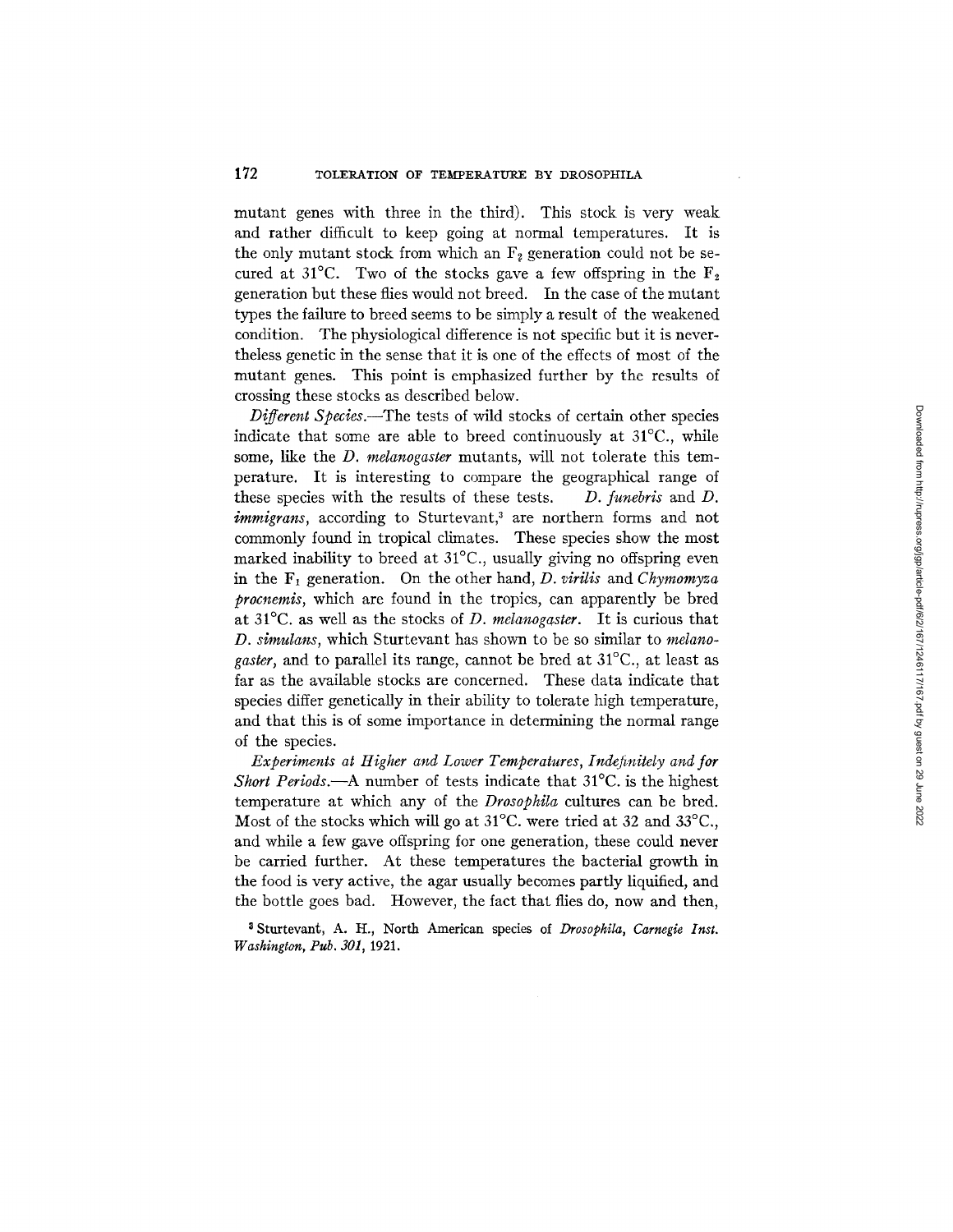come through, indicates that this is not the cause of the failure of the culture.

We have confirmed Northrop's finding that there is no evidence of hereditary adaptation to high temperature. Stocks which will breed indefinitely at 31°C. cannot be bred at 33°C. even after six to eight generations of continuous exposure to the lower temperature.

At a temperature of 29.5°C. most of the cultures will breed with difficulty. In several tests the black-purple-curved stock and the eosin-miniature stock failed after the first generatien. On the other hand the vermilion-garnet-forked stock was carried for four generations at this point without difficulty, before being discontinued. The wild Attleboro stock was also carried at this temperature for the same period, but the number of offspring was small and difficulty was experienced in keeping it going. The wild *D. funebris* and D. *immigrans* stocks which showed marked inability to tolerate 31°C. gave larvae and pupae at  $29.5^{\circ}$ C., but no imagos hatched out. This temperature therefore appears to be close to the critical temperature for stocks which will not go at the higher point.

Northrop reported that his stock of *D. melanogaster* could be carried indefinitely at 30°C. if the cultures were brought back to the optimum temperature for a period of 24 hours or more during each generation. We find that the stocks which will not go at 31°C. will recover from the effects of exposure to it for one generation, but the period at lower temperature necessary for recovery is longer. Most of the mutant stocks will breed again at 31°C. if returned to 24°C. for about 4 or 5 days. The vermilion-garnet-forked stock gave a small number of offspring in the second generation at 31°C. when the  $F_1$  flies were returned to 24°C. for 72 hours. On the basis of such observations Northrop concluded that the eggs of the flies kept at high temperatures were injured, but that normal eggs would be produced if the parents were returned to normal temperatures and these normal eggs would develop at high temperature. No proof of this idea was given and our crosses of flies exposed to high temperatures with control flies shows it is by no means an adequate explanation.

*Extraction and Crosses.--Since* the inability to breed at 31°C. seems to be an inherited character, a number of crosses were made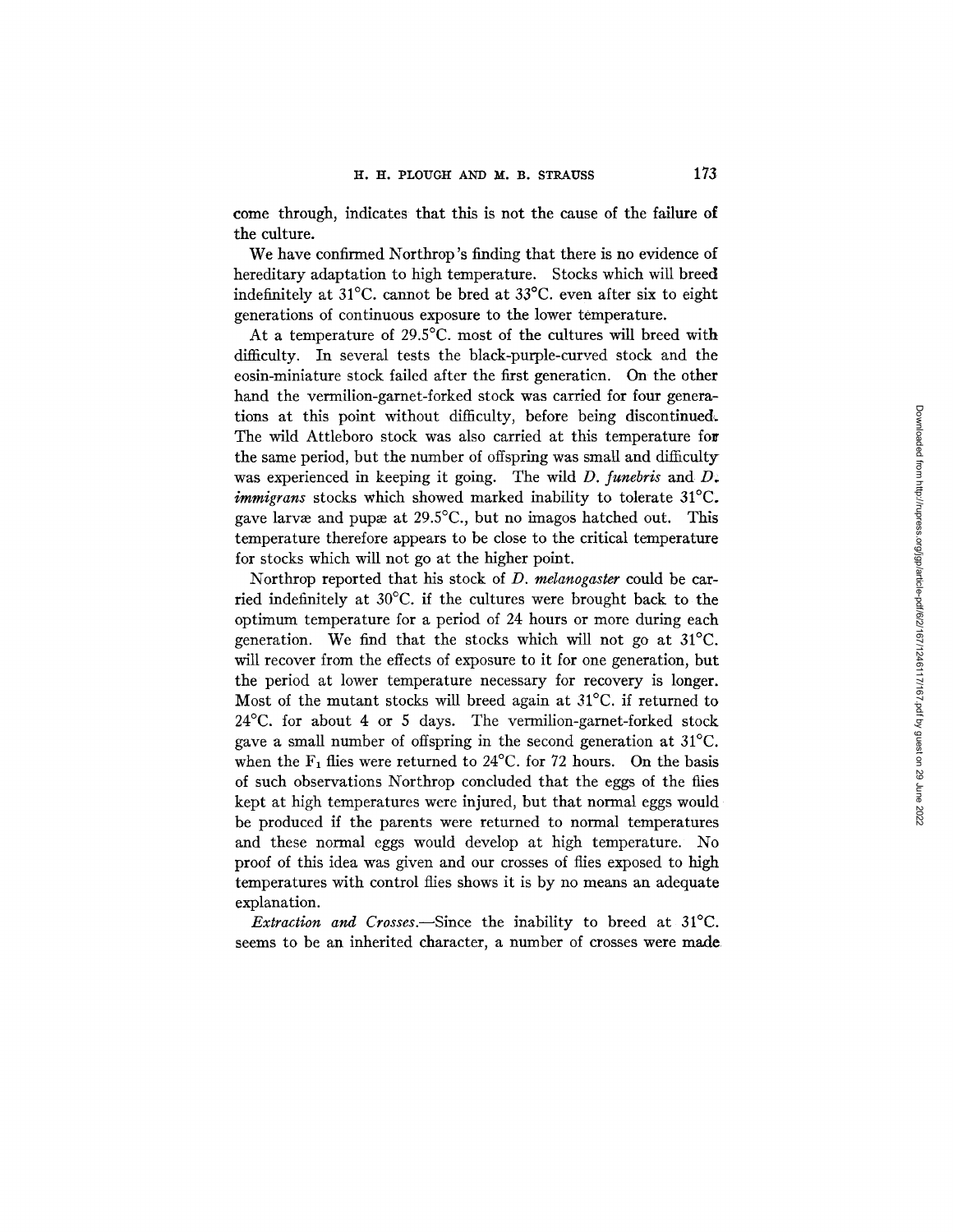between stocks which would go at 31°C. and those which would not, in order to determine the behavior of the gene or genes which are responsible for it. Two such cases where mutant characters are involved may be cited. The Sweden wild stock was crossed to the black-purple-curved, and the Georgia stock to the sex multiple. In both cases the normal heterozygous stock would breed indefinitely at 31°C. like the wild parent, but extracted flies, showing any of the mutant characters, failed to breed at this point although they went perfectly well at the control temperature of 24°C. Some twentyfive tests of this sort, with three pairs in each bottle were made in an attempt to discover whether the reaction to temperature was due to a separate gene which would segregate from the mutant genes. The negative result indicated that the inability to withstand high temperature is not separable from the mutant genes and is simply one of the physiological effects of the presence of the mutant genes themselves. As suggested above, these characters all produce a weakening, which, if for no other reason, would probably prevent their survival in a tropical climate.

With regard to crosses of the single wild *D. mdanogaster* stock which refused to breed at 31°C., the Attleboro stock, our evidence is still inconclusive. This stock crossed to Amherst wild stock gave normal offspring at 24°C. and the hybrid stock will breed indefinitely. The same is true of crosses made to any of the mutant types at 24°C. When the Attleboro by Amherst cross is made at 31°C., normal  $F_1$  flies hatch. Six bottles of these  $F_1$  flies with two pairs each failed to give any offspring at 31°C. although many larvae appeared in the bottles. The same cross at  $24^{\circ}$ C. went without difficulty. While further confirmatory tests are necessary, this result suggests that a dominant gene or genes in the Atfleboro stock produce failure to tolerate a temperature of 31°C.

*Evidence of the Effect of High Temperature on the Germ Cells from Crosses.--The* nature of the effect of the high temperature on those flies which will not breed is an interesting question. Normal flies are to be expected for one generation since the germ cells which form the  $F_1$  are matured at the normal temperature before the exposure. In cultures of the  $F_1$  flies hatched at 31<sup>o</sup>C. and continued at that temperature, copulation takes place and a large number of eggs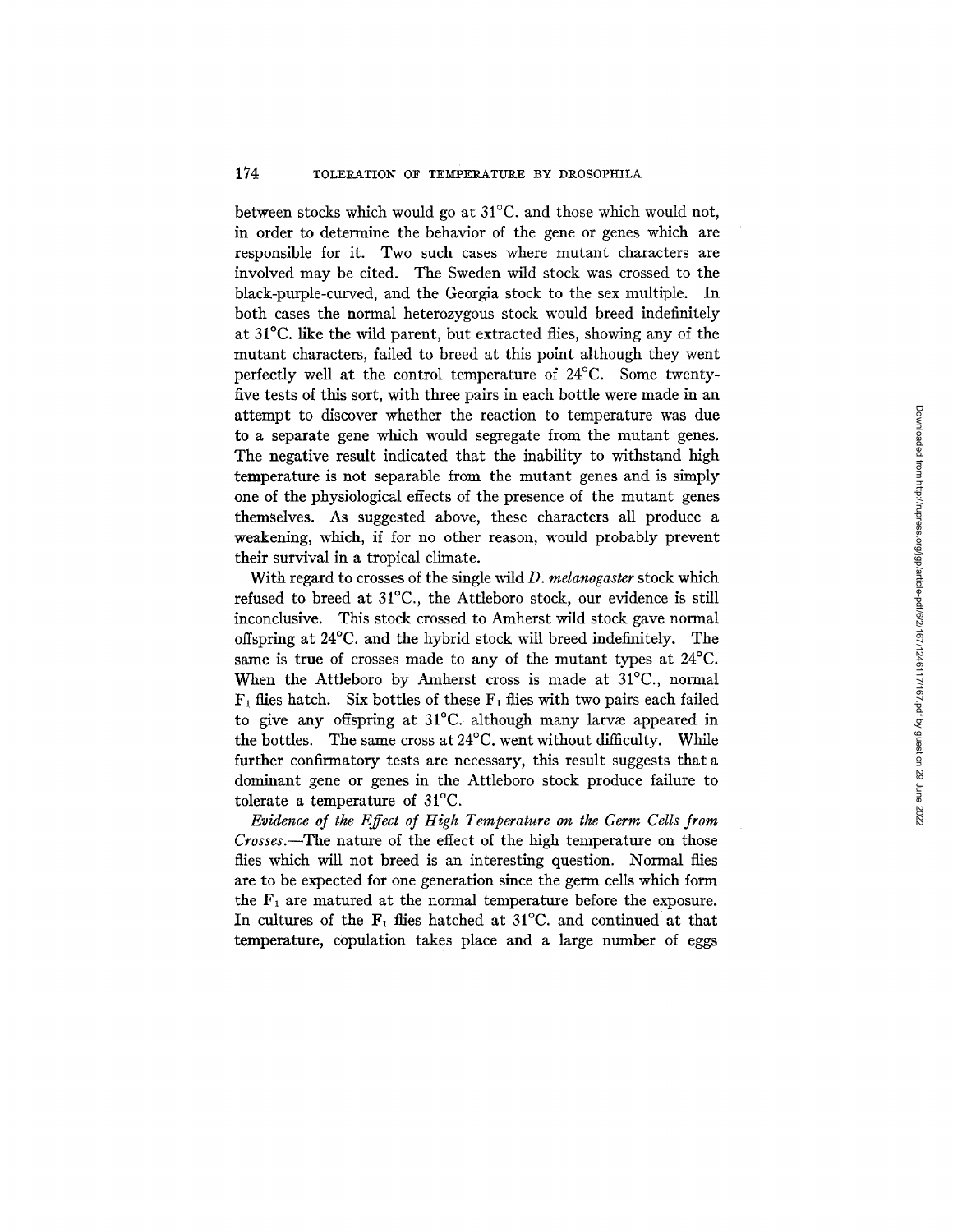are laid. In all cultures at high temperatures more eggs are laid on the glass above the food than in cultures at normal temperatures. In spite of their normal appearance, practically none of these eggs give rise to larva. The few which do give rise to larva and imagos, whether of the Attleboro or any mutant stock, can never be carried any further.

We have examined sections of the gonads of flies newly hatched at 31°C., and except for their small size, they are similar to the gonads of normal flies of the same age. Both mature eggs and sperm are present.

We then tried crossing males and females from susceptible stocks kept at 31°C. for one generation to females and males hatched at 24°C., placing the bottles at the former temperature. If the germ cells of either were injured then no offspring could be expected, just as in the case where the  $F_1$  flies were mated in mass cultures. The results are shown in the following table. The mutants being sexlinked, all classes hatched out in the  $F<sub>2</sub>$  generation; the heterozygous flies could be bred for an  $F_3$  generation but those having mutant characters would not go.

| F <sub>1</sub> flies hatched at 24°C.                                                                             | Total No.<br>of bottles<br>started. | No. from<br>which F.<br>hatched. |
|-------------------------------------------------------------------------------------------------------------------|-------------------------------------|----------------------------------|
| Amherst wild $\sigma$<br>×                                                                                        |                                     |                                  |
| $\epsilon$<br>"<br>×<br>Q                                                                                         |                                     |                                  |
| $\times$<br>Attleboro wild o <sup>7</sup>                                                                         |                                     |                                  |
| $\epsilon$<br>"<br>Q<br>×                                                                                         |                                     |                                  |
| $\times$<br>vgf o                                                                                                 | 5                                   |                                  |
| $``\circ$<br>×                                                                                                    | 3                                   | 0                                |
| $F_1$ flies hatched at 31°C.                                                                                      |                                     |                                  |
| (From non-susceptible stock.)<br>Devil's Lake wild $\sigma$<br>×<br>(From susceptible stock.)<br>vgf ♂ and ♀<br>× | 2<br>23                             | 2<br>0                           |
|                                                                                                                   |                                     |                                  |

TABLE II. *Crosses Made at 31°C.* 

These data show clearly that while susceptible stocks will not go for more than one generation at 31°C. when inbred, both males and females will produce normal offspring at this temperature when